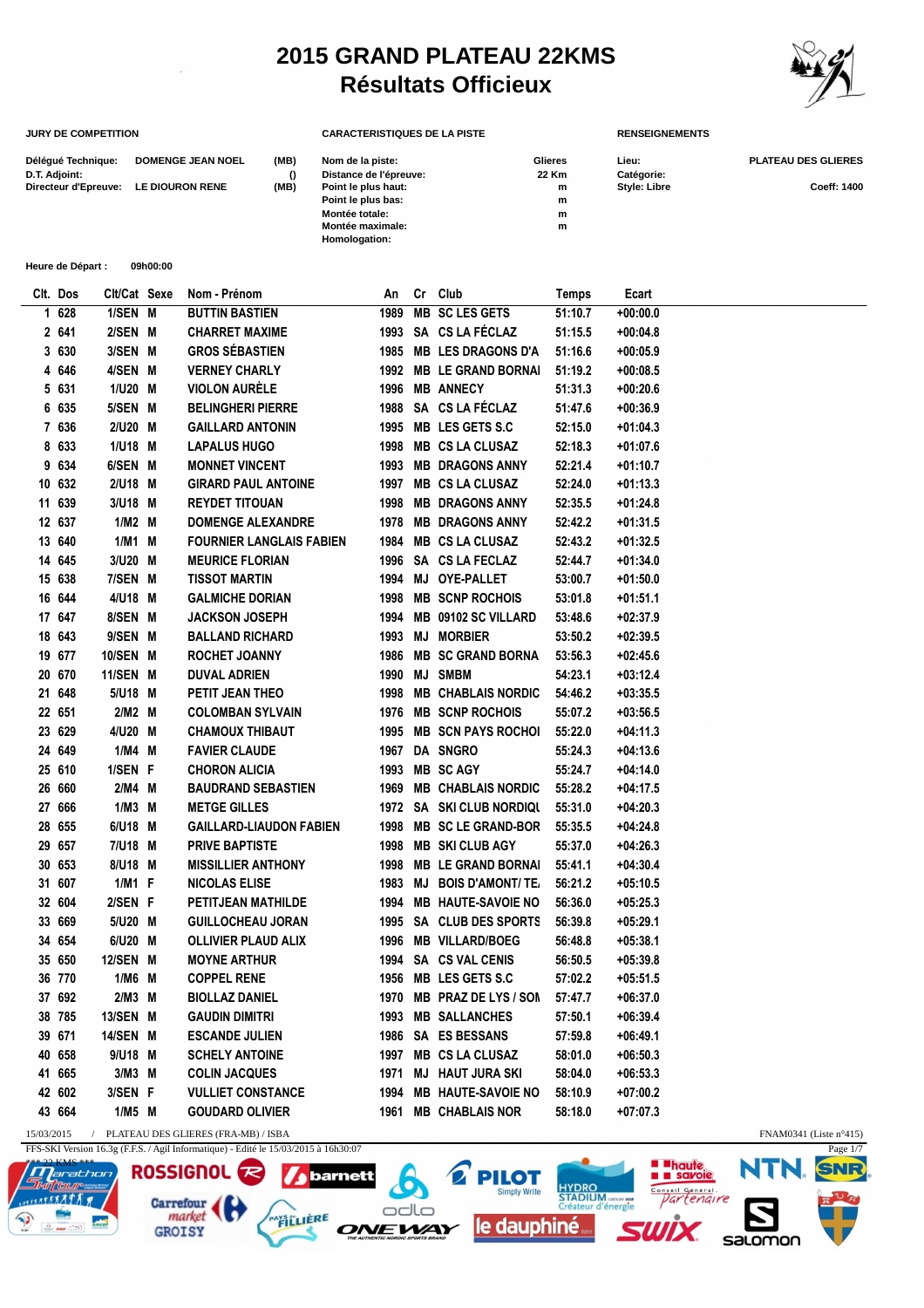|    | Clt. Dos | Clt/Cat Sexe |   | Nom - Prénom                  | An   | Cr | Club                               | <b>Temps</b> | Ecart      |
|----|----------|--------------|---|-------------------------------|------|----|------------------------------------|--------------|------------|
| 44 | 659      | 7/U20 M      |   | <b>GARNIER SEBASTIEN</b>      | 1995 |    | SA VAL CENIS                       | 58:18.3      | $+07:07.6$ |
|    | 45 841   | 10/U18 M     |   | <b>PETIT ROMAIN</b>           | 1998 |    | <b>MB SCAGY</b>                    | 58:24.6      | $+07:13.9$ |
|    | 46 652   | 11/U18 M     |   | <b>WEPIERRE THIBAUT</b>       | 1997 |    | SA LA FECLAZ                       | 58:35.6      | $+07:24.9$ |
|    | 47 673   | 2/M1 M       |   | <b>BASSET FABIEN</b>          | 1983 |    | SA CS LA FECLAZ                    | 58:37.3      | $+07:26.6$ |
|    | 48 663   | 12/U18 M     |   | <b>MICHELON GUILLAUME</b>     | 1998 |    | <b>SA BAUGES SKI NORD</b>          | 58:41.3      | $+07:30.6$ |
| 49 | 603      | 1/U20 F      |   | <b>SERCA CÉCILE</b>           |      |    | 1995 AP ES.VALLOUISE               | 58:48.7      | $+07:38.0$ |
|    | 50 786   | 13/U18 M     |   | <b>MOLLIEX ALEXANDRE</b>      | 1998 |    | <b>MB SKI CLUB D'AGY</b>           | 59:07.9      | $+07:57.2$ |
|    | 51 612   | 2/U20 F      |   | <b>POURROY MARION</b>         | 1995 |    | SA LA FECLAZ                       | 59:11.7      | $+08:01.0$ |
|    | 52 605   | 4/SEN F      |   | <b>DEMANGEAT RACHEL</b>       |      |    | 1994 SA LA FECLAZ                  | 59:29.5      | $+08:18.8$ |
|    | 53 819   | 14/U18 M     |   | <b>BEGUIN CHARLES</b>         | 1997 |    | <b>DA SNBCHAMROUSSE</b>            | 59:40.8      | $+08:30.1$ |
|    | 54 789   | 8/U20 M      |   | <b>FOURNIER JAME</b>          | 1996 |    | <b>MB SALLANCHES</b>               | 59:46.3      | +08:35.6   |
|    | 55 675   | 4/M3 M       |   | <b>JOSSERAND ALEXIS</b>       | 1973 |    | <b>SA BAUGES SKI NORD</b>          | 59:47.8      | $+08:37.1$ |
|    | 56 752   | 15/U18 M     |   | <b>FAIVRE JUSTIN</b>          | 1998 |    | SA CUSY                            | 59:59.1      | +08:48.4   |
|    | 57 876   | 3/M1 M       |   | LE DIOURON CEDRIC             | 1980 |    | <b>MB ANNECY</b>                   | 1h00:00.8    | $+08:50.1$ |
| 58 | 609      | 3/U20 F      |   | PERRILLAT-AMEDE MAILYS        | 1995 |    | SA CS LA FECLAZ                    | 1h00:07.9    | $+08:57.2$ |
|    | 59 678   | 5/M3 M       |   | <b>OUDIN JEROME</b>           | 1973 |    | <b>MB CLUB NORDIQUE D</b>          | 1h00:14.9    | $+09:04.2$ |
|    | 60 618   | 1/U18 F      |   | <b>MULLER EMMA</b>            | 1998 |    | <b>MB DRAGONS D'ANNE</b>           | 1h00:20.6    | $+09:09.9$ |
|    | 61 621   | 1/M2 F       |   | <b>POLLET GAELLE</b>          | 1978 |    | <b>MB CNG</b>                      | 1h00:23.6    | $+09:12.9$ |
|    | 62 615   | 5/SEN F      |   | <b>BEGHEIN MARINE</b>         | 1992 |    | <b>MB SC CONTAMINE</b>             | 1h00:26.5    | $+09:15.8$ |
|    | 63 734   | 16/U18 M     |   | <b>JACQUEMOUD CHARLY</b>      | 1998 |    | <b>MB SC CONTAMINE</b>             | 1h00:31.0    | $+09:20.3$ |
|    | 64 679   | 6/M3 M       |   | <b>LACREUSE MARCUS</b>        | 1973 |    | <b>SA CS LES SAISIES</b>           | 1h00:33.2    | $+09:22.5$ |
|    | 65 718   | 2/M6 M       |   | <b>DESCHAMPS ROGER</b>        |      |    | <b>MB DRAGONS ANNECT</b>           |              |            |
|    |          |              |   |                               | 1955 |    |                                    | 1h00:47.2    | $+09:36.5$ |
|    | 66 682   | 2/M5 M       |   | <b>LUME PATRICK</b>           |      |    | 1962 MB CSA 27 BCA                 | 1h00:47.5    | $+09:36.8$ |
|    | 67 683   | 15/SEN M     |   | <b>MALNORY JEAN</b>           | 1987 |    | <b>ETR OSLO</b>                    | 1h00:53.0    | $+09:42.3$ |
|    | 68 681   | 4/M1 M       |   | <b>BINETRUY STEPHANE</b>      | 1980 |    | <b>MJ SMBM</b>                     | 1h00:57.3    | $+09:46.6$ |
|    | 69 680   | 5/M1         | M | <b>LEHNHERR CHRISTIAN</b>     | 1984 |    | <b>BOS SKI CLUB 926-NSK</b>        | 1h01:09.9    | $+09:59.2$ |
|    | 70 744   | 9/U20 M      |   | RIVALLANT YANN                | 1995 |    | <b>MB SEYNOD</b>                   | 1h01:21.6    | $+10:10.9$ |
|    | 71 906   | 16/SEN M     |   | <b>BLANC QUENTIN</b>          | 1994 |    | <b>MJ SKI CLUB BELLEG/</b>         | 1h01:31.5    | $+10:20.8$ |
|    | 72 712   | 17/SEN M     |   | <b>KOEGLER ALIX</b>           | 1991 |    | MB LES GETS S.C                    | 1h01:36.8    | $+10:26.1$ |
|    | 73 901   | 18/SEN M     |   | <b>VAUTEY CLEMENT</b>         | 1994 |    | <b>MB BELLEVAUX</b>                | 1h01:39.0    | $+10:28.3$ |
|    | 74 875   | 10/U20 M     |   | <b>MANCINI THEO</b>           | 1996 |    | <b>MB UNIVERSITE SAVOI</b>         | 1h01:58.6    | +10:47.9   |
|    | 75 837   | 19/SEN M     |   | <b>TILLOY YOANN</b>           | 1994 |    | <b>MB THORENS GLIERES</b>          | 1h01:59.0    | +10:48.3   |
|    | 76 667   | 17/U18 M     |   | <b>BERTINOTTI ENZO</b>        | 1998 |    | <b>MB CS LA CLUSAZ</b>             | 1h02:03.0    | +10:52.3   |
|    | 77 833   | 3/M2 M       |   | <b>MICHELON CLAUDE</b>        | 1975 |    | SA BAUGES SKI NORD 1h02:05.7       |              | $+10:55.0$ |
| 78 | 743      | 3/M4 M       |   | <b>POURROY PIERRE</b>         | 1969 |    | SA ST JEAN D'ARVEY                 | 1h02:12.4    | +11:01.7   |
|    | 79 608   | 2/U18 F      |   | <b>LE GOUIL LYDIE</b>         |      |    | 1997 MB LES DRAGONS D'A            | 1h02:16.9    | $+11:06.2$ |
|    | 80 619   | 3/U18 F      |   | <b>DUPERTHUY MAELLE</b>       |      |    | 1998 MB SC CONTAMINE               | 1h02:18.8    | +11:08.1   |
|    | 81 674   | 4/M4 M       |   | <b>CHEMIN ERIC</b>            |      |    | 1966 SA ETOILE SPORTIVE 1h02:22.9  |              | $+11:12.2$ |
|    | 82 617   | 6/SEN F      |   | <b>MONDON ELSA</b>            |      |    | 1987 DA SKI NORDIQUE GR/ 1h02:24.3 |              | $+11:13.6$ |
|    | 83 613   | 7/SEN F      |   | <b>BELLE DELPHINE</b>         |      |    | 1994 DA CHAMROUSSE                 | 1h02:30.9    | $+11:20.2$ |
|    | 84 702   | 5/M4 M       |   | <b>BASTARD ROSSET LAURENT</b> |      |    | 1967 MB SKI CLUB GRAND E 1h02:34.1 |              | $+11:23.4$ |
|    | 85 838   | 20/SEN M     |   | <b>PONCIN FRANCK</b>          |      |    | 1986 MB REIGNIER                   | 1h02:35.8    | $+11:25.1$ |
|    | 86 769   | 18/U18 M     |   | <b>LUTZ VICTOR</b>            |      |    | 1998 MB DRAGONS D'ANNE 1h02:45.6   |              | $+11:34.9$ |
|    | 87 661   | 7/M3 M       |   | <b>LAURENT OLIVIER</b>        |      |    | 1974 MV SCV MASEVAU                | 1h03:00.3    | +11:49.6   |
|    | 88 728   | 8/M3 M       |   | <b>MONNIER HERVE</b>          |      |    | 1972 MB SCNP ROCHOIS               | 1h03:02.9    | $+11:52.2$ |
|    | 89 804   | 6/M4 M       |   | DI CIOCCIO PATRICE            |      |    | 1967 SA CS LA FECLAZ               | 1h03:21.2    | $+12:10.5$ |
|    | 90 622   | 2/M2 F       |   | <b>MICHELON DELPHINE</b>      |      |    | 1978 SA BAUGES SKI NORD 1h03:37.8  |              | $+12:27.1$ |
|    | 91 914   | 9/M3 M       |   | <b>PELLEGRINI FABIEN</b>      |      |    | 1973 MB THORENS-GLIERES 1h03:46.0  |              | $+12:35.3$ |
|    | 92 656   | 19/U18 M     |   | <b>GROSSET YANN</b>           |      |    | 1997 MB CS MEGEVE                  | 1h03:53.5    | +12:42.8   |
|    | 93 626   | 1/M4 F       |   | <b>MOREL JOELLE</b>           |      |    | 1969 MB SC BELLEVAUX               | 1h03:58.4    | +12:47.7   |
|    | 94 797   | 4/M2 M       |   | <b>VULLIET BERTRAND</b>       |      |    | 1975 MB GRAND BORNAND              | 1h03:59.6    | +12:48.9   |
|    | 95 614   | 4/U18 F      |   | <b>MONNIER CHLOE</b>          |      |    | 1998 MB SCNP ROCHOIS               | 1h04:07.6    | $+12:56.9$ |
|    | 96 787   | 6/M1 M       |   | TRONCHET REGIS                |      |    | 1981 SA SCO BELLE ETOILE 1h04:22.8 |              | $+13:12.1$ |
|    | 97 722   | 3/M6 M       |   | <b>ZIMMERMANN THIERRY</b>     |      |    | 1957 DA FONTAINE                   | 1h04:23.2    | $+13:12.5$ |
|    | 98 672   | 7/M4 M       |   | <b>TETAZ OLIVIER</b>          |      |    | 1965 SA CS LA FECLAZ               | 1h04:27.0    | $+13:16.3$ |
|    | 99 719   | 3/M5 M       |   | PIERREL THIERRY               |      |    | 1964 MB LE GRAND BORNAl 1h04:30.3  |              | $+13:19.6$ |
|    |          |              |   |                               |      |    |                                    |              |            |

*b*arnett

PAYS LIERE

**C PILOT** 

ONEWAY le dauphiné





Carrefour

**GROISY** 



 $\overline{a}$ 

FNAM0341 (Liste n°415)<br>Page  $2/7$ **SNR** NTN.  $\sum_{s$ alomon

**Inquire**<br> **Savoie**<br> *Consul Général re*<br> *Partenaire* 

**SWİX** 

**HYDRO**<br>STADIUM GRIPE OF<br>Créateur d'énergie

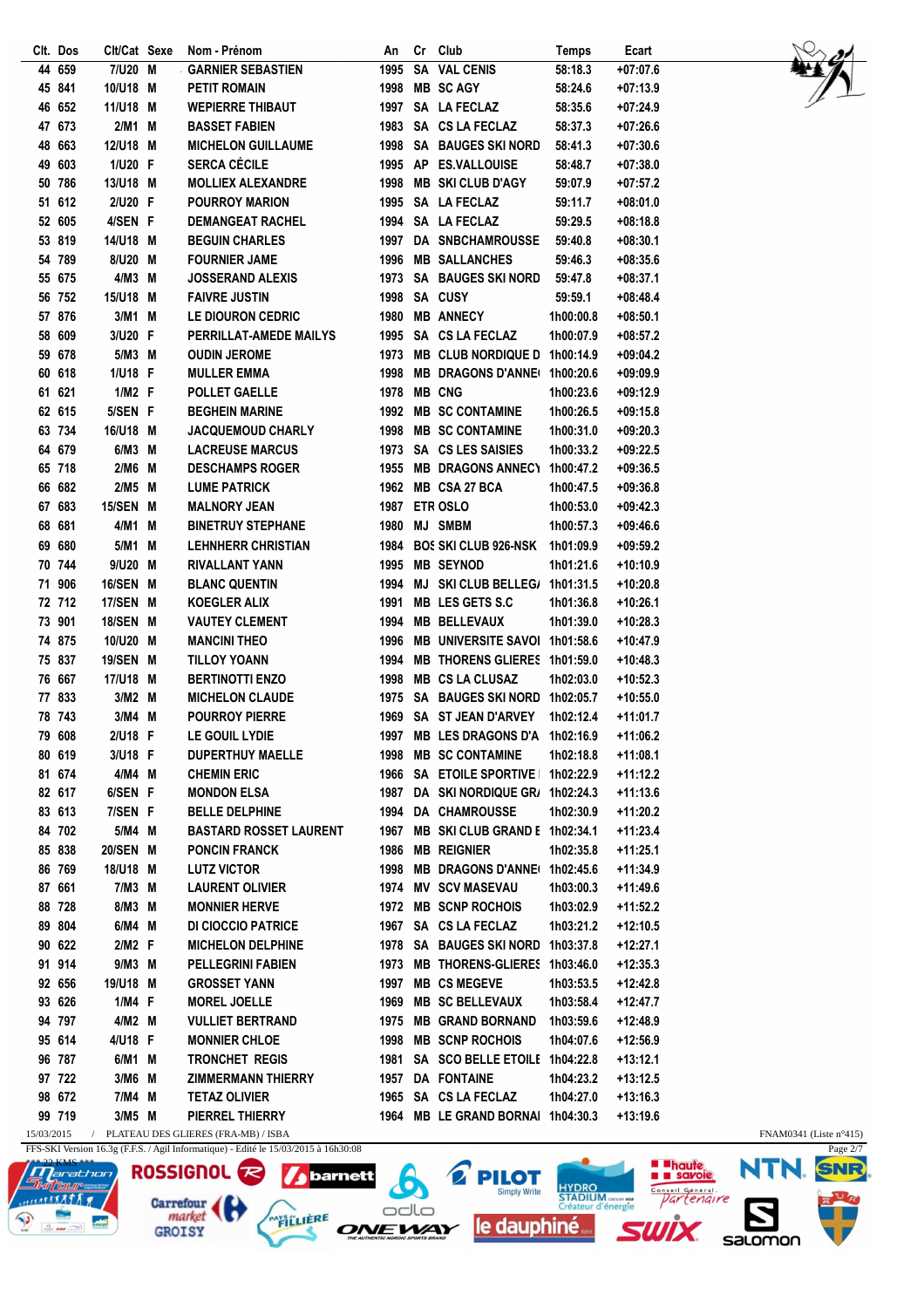| Clt. Dos | Clt/Cat Sexe  |   | Nom - Prénom                 | An   | Cr        | Club                                | <b>Temps</b> | Ecart      |
|----------|---------------|---|------------------------------|------|-----------|-------------------------------------|--------------|------------|
| 100 746  | 8/M4          | M | <b>TOCHON LAURENT</b>        | 1967 | <b>MB</b> | <b>SC PAYS-ROCHOIS</b>              | 1h04:31.7    | $+13:21.0$ |
| 101 627  | 8/SEN F       |   | <b>MURA MATHILDE</b>         | 1994 |           | <b>MV VIVIERS DU LAC</b>            | 1h04:38.3    | $+13:27.6$ |
| 102 764  | 9/M4 M        |   | <b>FOURNIER PIERRE</b>       | 1965 |           | <b>MB SALLANCHES</b>                | 1h04:44.4    | $+13:33.7$ |
| 103 823  | 4/M5          | M | <b>MARQUETTE GILLES</b>      |      |           | 1964 SA CN REVARD                   | 1h04:53.7    | $+13:43.0$ |
| 104 836  | 4/M6          | M | <b>KOEGLER BRUNO</b>         |      |           | 1957 MB LES GETS S.C                | 1h05:07.5    | $+13:56.8$ |
| 105 810  | 11/U20        | M | <b>HENRY MATHYEU</b>         | 1995 |           | <b>MB CLUB NORDIQUE D</b>           | 1h05:09.0    | $+13:58.3$ |
| 106 611  | 4/U20 F       |   | <b>BÉ LOUISE</b>             | 1996 |           | SA CS LA FÉCLAZ                     | 1h05:10.0    | $+13:59.3$ |
| 107 606  | 5/U20 F       |   | <b>TOURNAY FANNY</b>         | 1996 |           | SA CS LA FÉCLAZ                     | 1h05:10.4    | $+13:59.7$ |
| 108 686  | 5/M5 M        |   | <b>D'AMICO PIERRE</b>        |      |           | 1963 LY C.S MONTAGNE DE             | 1h05:10.8    | $+14:00.1$ |
| 109 620  | 5/U18 F       |   | <b>JANIN MARGAUX</b>         | 1997 |           | <b>SA CN REVARD</b>                 | 1h05:23.4    | $+14:12.7$ |
| 110 762  | 10/M3         | M | <b>DUPARC VINCENT</b>        | 1970 |           | <b>MB MÛRES</b>                     | 1h05:32.5    | $+14:21.8$ |
| 111 689  | <b>21/SEN</b> | M | <b>JACOB CLEMENT</b>         | 1992 |           | <b>MB CESNR</b>                     | 1h05:40.4    | $+14:29.7$ |
| 112 912  | 10/M4         | M | <b>SAYSSAC LAURENT</b>       | 1967 |           | <b>MB CHAMONIX</b>                  | 1h05:44.9    | $+14:34.2$ |
| 113 806  | 6/M5          | M | RACLOZ PASCAL                | 1960 |           | <b>MB MARNAZ</b>                    | 1h05:54.0    | $+14:43.3$ |
| 114 854  | 11/M3         | M | <b>LOVERA FABRICE</b>        | 1973 |           | <b>MB CNG</b>                       | 1h05:54.5    | $+14:43.8$ |
| 115 882  | <b>22/SEN</b> | M | <b>MUGNIER QUENTIN</b>       | 1993 |           | DA LA MOTTE D'AVEIL                 | 1h05:55.7    | $+14:45.0$ |
| 116 724  | 11/M4         | M | <b>SEGAY PHILIPPE</b>        | 1965 |           | <b>MB RANDO CHERAN</b>              | 1h06:05.6    | $+14:54.9$ |
| 117 856  | 5/M6          | M | <b>QUELIN GERARD</b>         | 1957 |           | <b>MB VELO CLUB BONNI</b>           | 1h06:14.2    | $+15:03.5$ |
| 118 826  | 20/U18        | M | <b>CORDIER LOUIS</b>         | 1997 |           | <b>MB SC CHAPELLE</b>               | 1h06:16.8    | +15:06.1   |
| 119 695  | <b>23/SEN</b> | M | <b>SAULNIER NIKOLA</b>       | 1986 |           | <b>MB DRAGONS ANNECT</b>            | 1h06:43.2    | $+15:32.5$ |
| 120 916  | 12/M4         | M | <b>OLLA EMMANUEL</b>         | 1968 |           | AU CLUB NORDIQUE C                  | 1h06:45.2    | $+15:34.5$ |
| 121 852  | 7/M5 M        |   | <b>LEMAIRE GILLES</b>        | 1964 |           | <b>MB LOVAGNY</b>                   | 1h07:17.7    | $+16:07.0$ |
| 122 821  | 7/M1          | M | <b>REZVOY REMI</b>           | 1983 |           | <b>MB CHARVONNEX</b>                | 1h07:37.2    | $+16:26.5$ |
| 123 730  | 8/M1          | M | <b>GARNIER ROMAIN</b>        | 1981 |           | <b>MJ SKICLUB SAINT-LL</b>          | 1h07:40.6    | $+16:29.9$ |
| 124 726  | 12/M3         | M | <b>GARNIER SYLVAIN</b>       | 1973 |           | <b>MB SALLANCHES</b>                | 1h07:52.9    | $+16:42.2$ |
|          |               |   |                              |      |           |                                     |              |            |
| 125 926  | 6/U18 F       |   | <b>PESSEY ROSE</b>           | 1998 |           | <b>MB LE GRAND BORNAL</b>           | 1h07:54.4    | $+16:43.7$ |
| 126 805  | 21/U18 M      |   | <b>DUCASTEL BENJAMIN</b>     |      |           | 1997 DA SN CHARTROUSIN              | 1h08:11.4    | $+17:00.7$ |
| 127 840  | 13/M3         | M | <b>ELAIN DIDIER</b>          |      |           | 1972 MB PRINGY                      | 1h08:14.1    | $+17:03.4$ |
| 128 623  | 9/SEN F       |   | <b>MULLEROVA MICHAELA</b>    | 1987 |           | SA CS LA FECLAZ                     | 1h08:14.4    | $+17:03.7$ |
| 129 894  | 1/M8          | M | <b>FOULAZ JACQUES</b>        | 1949 |           | <b>MB ST PIERRE EN FAU</b>          | 1h08:19.8    | +17:09.1   |
| 130 761  | 6/M6 M        |   | <b>ARVIER JEAN YVES</b>      | 1957 |           | <b>MB SALLANCHES</b>                | 1h08:37.6    | $+17:26.9$ |
| 131 887  | 10/SEN F      |   | <b>SIFFERLEN JULIANE</b>     | 1989 |           | <b>MV SC RANSPACH</b>               | 1h08:39.9    | +17:29.2   |
| 132 884  | 7/M6          | M | <b>RIGAUT JEAN-LUC</b>       | 1959 |           | <b>MB MAIRIE ANNECY</b>             | 1h09:04.2    | $+17:53.5$ |
| 133 694  | 13/M4         | M | <b>SENAL JEAN CHRISTOPHE</b> | 1968 |           | SA MEYZIEU                          | 1h09:19.7    | +18:09.0   |
| 134 860  | 14/M3         | M | <b>BECHET YANN</b>           | 1971 |           | SA LA BIOLLE                        | 1h09:21.4    | +18:10.7   |
| 135 747  | $1/M7$ M      |   | POLLET JOSEPH                | 1954 |           | <b>MB LA CLUSAZ</b>                 | 1h09:23.1    | +18:12.4   |
| 136 733  | 2/M1 F        |   | <b>PETITPREZ ANNE-SOPHIE</b> |      |           | 1983 LY COUZON AU MONT 1h09:27.1    |              | $+18:16.4$ |
| 137 684  | 8/M5 M        |   | <b>BRUNIER JEAN MARC</b>     |      |           | 1960 MB RANDO CHERAN                | 1h09:50.4    | +18:39.7   |
| 138 843  | 24/SEN M      |   | <b>CORDIER ANTONIN</b>       |      |           | 1994 MB SC CHAPELLE                 | 1h09:53.6    | $+18:42.9$ |
| 139 624  | 2/M4 F        |   | <b>GALLAND HÉLÈNE</b>        |      |           | 1968 AU SKI CLUB DU MÉZE 1h10:36.4  |              | $+19:25.7$ |
| 140 822  | 9/M1 M        |   | <b>JOURNET DAMIEN</b>        |      |           | 1980 SA LA FECLAZ                   | 1h11:02.4    | +19:51.7   |
| 141 909  | 15/M3 M       |   | <b>PIQUOT SYLVAIN</b>        |      |           | 1973 MB SKI CLUB SAINT JE 1h11:11.0 |              | $+20:00.3$ |
| 142 780  | 14/M4 M       |   | <b>DOBERVA LAURENT</b>       |      |           | 1966 SA AIX LES BAINS               | 1h11:23.4    | $+20:12.7$ |
| 143 625  | 11/SEN F      |   | <b>FAVRE FELIX ELISA</b>     |      |           | 1989 MB DRAGONS ANNY                | 1h11:24.0    | $+20:13.3$ |
| 144 703  | 5/M2 M        |   | <b>BERGER MICHAEL</b>        |      |           | 1977 DA USSE SAINT EGREY            | 1h11:28.9    | $+20:18.2$ |
| 145 704  | 22/U18 M      |   | <b>SOULIGNAC ANTOINE</b>     |      |           | 1998 MB RANDO CHERAN                | 1h11:34.0    | $+20:23.3$ |
| 146 708  | 3/M1 F        |   | <b>MOULIN MARINA</b>         |      |           | 1983 ETR VOLLÈGES                   | 1h11:37.3    | $+20:26.6$ |
| 147 910  | 9/M5 M        |   | <b>FRUMY CHRISTOPHE</b>      |      |           | 1962 SA AIX LES BAINS               | 1h11:48.3    | +20:37.6   |
| 148 795  | 8/M6 M        |   | <b>DUPART DANIEL</b>         |      |           | 1955 MB SC D'AGY                    | 1h11:50.3    | $+20:39.6$ |
| 149 699  | 15/M4 M       |   | <b>VULLIET ETIENNE</b>       |      |           | 1966 MB PAYS ROCHOIS                | 1h12:13.5    | +21:02.8   |
| 150 753  | 12/U20 M      |   | <b>LAVOREL JOHANY</b>        |      |           | 1995 MB DRAGONS D'ANNE              | 1h12:19.1    | $+21:08.4$ |
| 151 751  | 6/M2 M        |   | <b>DURAND MATHIEU</b>        |      |           | 1978 MB ASO NTN SNR                 | 1h12:29.0    | $+21:18.3$ |
| 152 707  | 25/SEN M      |   | <b>MOTOT JEAN-NOEL</b>       |      |           | 1987 MB ASO NTN SNR                 | 1h12:33.9    | $+21:23.2$ |
| 153 924  | 9/M6 M        |   | <b>MARTIN CHARLES</b>        |      |           | 1959 MB EVIRES                      | 1h12:35.3    | $+21:24.6$ |
| 154 803  | 10/M6 M       |   | <b>BASSOT DENIS</b>          |      |           | 1955 MV SKI CLUB LURON              | 1h12:44.4    | $+21:33.7$ |
| 155 908  | 2/M7 M        |   | <b>BARET PIERRE</b>          |      |           | 1952 AU CRETES DU FOREZ 1h13:05.7   |              | $+21:55.0$ |
|          |               |   |                              |      |           |                                     |              |            |





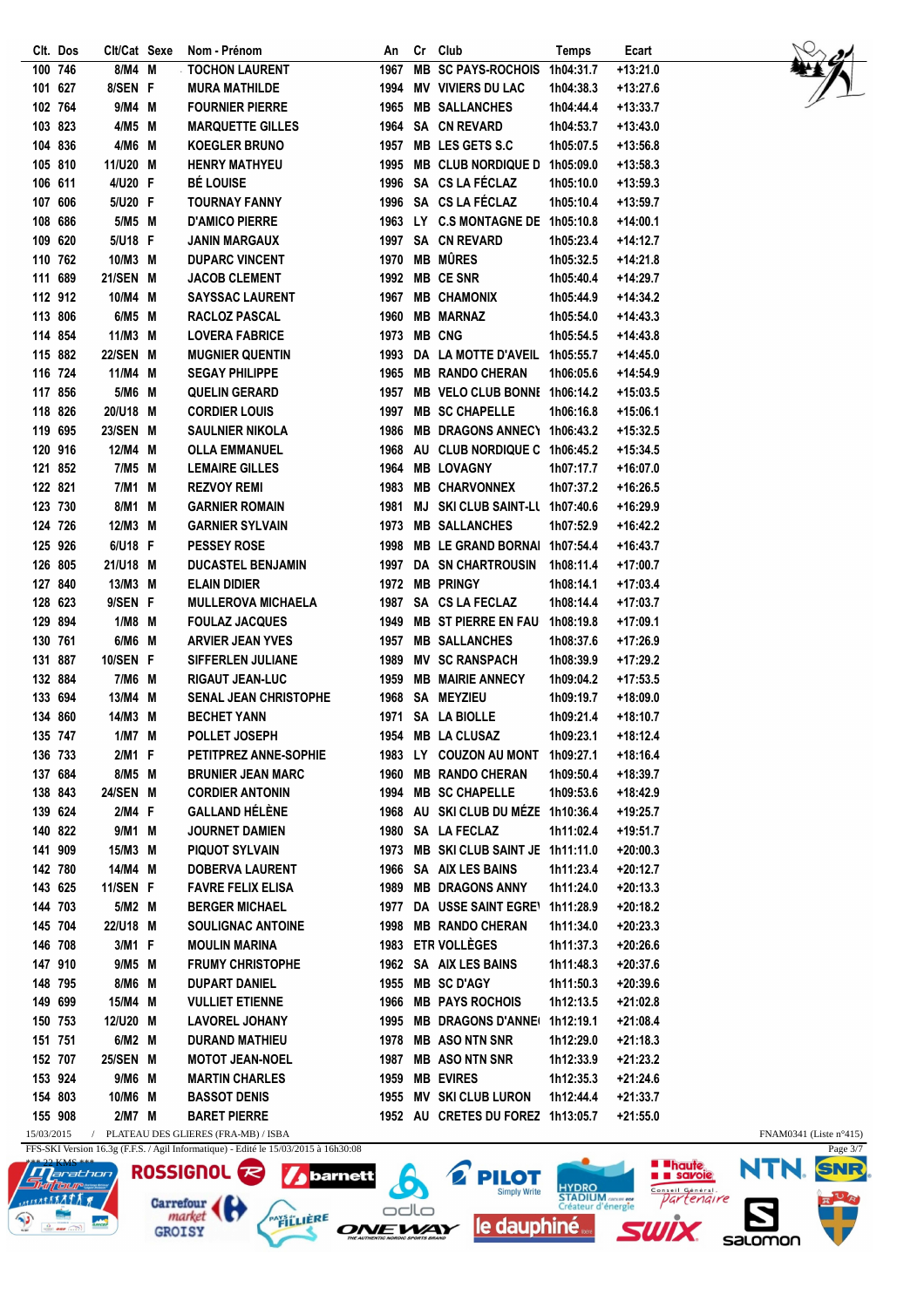|         | Clt. Dos | Clt/Cat Sexe  |   | Nom - Prénom                                         | An          | Cr | Club                                | <b>Temps</b> | Ecart                    |
|---------|----------|---------------|---|------------------------------------------------------|-------------|----|-------------------------------------|--------------|--------------------------|
| 156 759 |          | 7/M2 M        |   | <b>MICHEL PHILIPPE</b>                               | 1977        |    | <b>MB ANNECY LE VIEUX</b>           | 1h13:08.0    | $+21:57.3$               |
| 157 741 |          | 6/U20 F       |   | <b>GIRAUD BARBARA</b>                                | 1996        |    | AU CLUB NORDIQUE S                  | 1h13:40.8    | $+22:30.1$               |
| 158 808 |          | 16/M4 M       |   | <b>BUET GERALD</b>                                   | 1968        |    | <b>MB COPPONEX</b>                  | 1h13:45.3    | $+22:34.6$               |
|         | 159 828  | 7/U20 F       |   | <b>LEMENNICIER SCILLIA</b>                           | 1996        |    | <b>MB SALLANCHES</b>                | 1h13:53.3    | $+22:42.6$               |
|         | 160 931  | 26/SEN M      |   | <b>SCHERER LUDOVIC</b>                               | 1989        |    | <b>MB LA ROCHE</b>                  | 1h14:05.3    | $+22:54.6$               |
|         | 161 898  | 2/M8          | M | <b>MONFA GERMINAL</b>                                | 1946        |    | DA SKINORD ST EGRE 1h14:07.7        |              | $+22:57.0$               |
|         | 162 688  | 10/M1 M       |   | <b>FAILLENET GUILLAUME</b>                           | 1980        |    | <b>MB ANNECY-LE-VIEUX</b>           | 1h14:10.4    | $+22:59.7$               |
| 163 929 |          | 10/M5         | M | <b>DEPREZ THIERRY</b>                                | 1964        |    | <b>MB CNG</b>                       | 1h14:15.5    | $+23:04.8$               |
|         | 164 824  | 11/M5 M       |   | <b>BOGEY PASCAL</b>                                  |             |    | 1962 MB RANDO CHERAN                | 1h14:19.4    | $+23:08.7$               |
|         | 165 765  | <b>27/SEN</b> | M | <b>MANGOT THOMAS</b>                                 | 1988        |    | <b>MB VILLAZ</b>                    | 1h14:21.1    | $+23:10.4$               |
| 166 850 |          | 11/M1         | M | <b>CHAILLEUX JÉRÔME</b>                              | 1983        |    | MJ FERNEY-VOLTAIRE 1h14:22.6        |              | $+23:11.9$               |
| 167 918 |          | 16/M3 M       |   | <b>EVEQUE LIONEL</b>                                 | 1973        |    | <b>SA LA BIOLLE</b>                 | 1h14:45.6    | $+23:34.9$               |
|         | 168 915  | 12/M5 M       |   | <b>ZAMPIN HERVÉ</b>                                  | 1961        |    | SA CS LA FÉCLAZ                     | 1h14:51.1    | $+23:40.4$               |
| 169 891 |          | <b>28/SEN</b> | M | <b>SERRI THIBAUT</b>                                 | 1992        |    | <b>MB CONTAMINES</b>                | 1h14:52.8    | $+23:42.1$               |
| 170 820 |          | 11/M6         | M | <b>FAIVRE PIERRE</b>                                 | 1955        |    | <b>MB CUSY</b>                      | 1h14:59.4    | $+23:48.7$               |
|         | 171 784  | 3/M8          | M | <b>NEYRAT CHRISTIAN</b>                              | 1947        |    | SA USSE SNORD ST E 1h15:00.0        |              | $+23:49.3$               |
| 172 771 |          | 8/M2          | M | <b>NOSAL JACEK</b>                                   | 1977        |    | <b>MB VILLE LA GRAND</b>            | 1h15:00.7    | $+23:50.0$               |
|         | 173 862  | 9/M2          | M | <b>DELAIRE BERTRAND</b>                              | 1978        |    | <b>MB UC PASSY VTT</b>              | 1h15:17.8    | $+24:07.1$               |
|         | 174 917  | 12/M6         | M | <b>PERONI FRANCOIS</b>                               | 1956        |    | <b>SA LA ROCHETTE</b>               | 1h15:36.8    | $+24:26.1$               |
| 175 715 |          | 13/M5         | M | <b>GARCIN PIERRE</b>                                 | 1962        |    | <b>MB LES RANDONNEUR</b>            | 1h15:38.0    | $+24:27.3$               |
| 176 690 |          | 12/M1         | M | <b>BONNEL GUILLAUME</b>                              | 1981        |    | <b>MB CLUB DE LA LOUTI</b>          | 1h15:39.5    | $+24:28.8$               |
|         | 177 847  | <b>29/SEN</b> | M | <b>BETRIX GERALD</b>                                 | 1989        |    | <b>MB CHAVANOD</b>                  | 1h15:50.6    | $+24:39.9$               |
|         | 178 754  | 10/M2 M       |   | <b>REVILLARD CÉDRIC</b>                              | 1976        |    | <b>MB CREMPIGNY BONN</b>            | 1h15:53.9    | $+24:43.2$               |
| 179 793 |          | 14/M5 M       |   | <b>VERMET ERIC</b>                                   | 1962        |    | <b>MB EPAGNY</b>                    | 1h16:02.7    | $+24:52.0$               |
| 180 849 |          | 3/M7 M        |   | <b>MAÏON SERGE</b>                                   | 1951        |    | <b>MB ALLINGES</b>                  | 1h16:07.5    | $+24:56.8$               |
|         | 181 756  | 15/M5         | M | <b>ASSET FRANCK</b>                                  | 1964        |    | <b>MB ONNION</b>                    | 1h16:20.2    | $+25:09.5$               |
| 182 750 |          | 17/M3         | M | <b>DABE JEAN MICHEL</b>                              | 1972        |    | <b>MB CMBM</b>                      | 1h16:21.6    | $+25:10.9$               |
|         | 183 817  | 12/SEN F      |   | <b>DELAHAYE JULIE</b>                                | 1989        |    | DA L'ARGENTIERE LA                  | 1h16:23.0    | $+25:12.3$               |
|         | 184 717  | 30/SEN M      |   | <b>PANARA GUILLAUME</b>                              | 1988        |    | <b>MB ANNECY</b>                    | 1h16:24.5    | $+25:13.8$               |
| 185 738 |          | 7/U18 F       |   | <b>DELACQUIS MYLENE</b>                              |             |    | 1997 MB SALLANCHES                  |              | $+25:29.6$               |
| 186 919 |          | 17/M4 M       |   | <b>CUGNOT STEPHANE</b>                               | 1968        |    | DA PRIVAS                           | 1h16:40.3    | $+25:34.1$               |
| 187 763 |          | 18/M4 M       |   |                                                      |             |    | 1965 MB LA BALME DE SILL            | 1h16:44.8    |                          |
| 188 736 |          | 31/SEN M      |   | <b>CUGNOT JEAN-FRANÇOIS</b><br><b>HONGROIS CYRIL</b> | 1987        |    | <b>MB ANNECY</b>                    | 1h16:45.1    | +25:34.4                 |
|         |          |               |   |                                                      |             |    | 1972 MB NAVES                       | 1h16:45.5    | +25:34.8                 |
| 189 799 |          | 18/M3 M       |   | <b>PRALUS ANOUK</b>                                  |             |    |                                     | 1h16:48.2    | $+25:37.5$<br>$+25:40.0$ |
|         | 190 725  | 11/M2 M       |   | <b>BERTRAND JOHAN</b>                                | 1977        |    | <b>MB ANNECY LE VIEUX</b>           | 1h16:50.7    |                          |
|         | 191 845  | 19/M3 M       |   | <b>GENIN MICHAEL</b>                                 | 1972        |    | <b>FZ ST ETIENNE</b>                | 1h16:58.6    | +25:47.9                 |
|         | 192 720  | 19/M4 M       |   | <b>TUCCINARDI LAURENT</b>                            |             |    | 1967 MB DRAGONS ANNY                | 1h17:02.1    | $+25:51.4$               |
|         | 193 766  | 20/M3 M       |   | <b>MERLEN MICHAEL</b>                                |             |    | 1973 MB LA ROCHE SUR FO 1h17:12.5   |              | $+26:01.8$               |
|         | 194 800  | 21/M3 M       |   | <b>BETEMPS PHILIPPE</b>                              |             |    | 1972 MB SEYNOD                      | 1h17:14.2    | $+26:03.5$               |
|         | 195 723  | 13/M6 M       |   | <b>FAVRE PASCAL</b>                                  |             |    | 1958 MB DRAGONS ANNEC\ 1h17:17.6    |              | $+26:06.9$               |
|         | 196 696  | 4/M1 F        |   | <b>BORDA CARULLA SUSANA</b>                          |             |    | 1982 MJ SKI CLUB PRÉMAN 1h17:19.8   |              | $+26:09.1$               |
|         | 197 781  | 32/SEN M      |   | <b>MICHAUD LOÏC</b>                                  |             |    | 1990 MJ JEURRE                      | 1h17:33.5    | $+26:22.8$               |
|         | 198 768  | 5/M1 F        |   | <b>GAILLARD ELODIE</b>                               |             |    | 1984 MB F2P MONT BLANC              | 1h17:35.9    | $+26:25.2$               |
|         | 199 711  | 3/M2 F        |   | <b>NORMAND MAEVA</b>                                 |             |    | 1977 SA CESN REVARD                 | 1h17:37.1    | $+26:26.4$               |
|         | 200 775  | 20/M4 M       |   | <b>CHEVALEYRIAS FREDERIC</b>                         |             |    | 1967 MB ANNECY                      | 1h17:41.0    | $+26:30.3$               |
|         | 201 922  | 13/M1 M       |   | <b>LEPAUVRE BAPTISTE</b>                             |             |    | 1982 MB FAUCIGNY                    | 1h17:43.9    | $+26:33.2$               |
| 202 783 |          | 14/M1 M       |   | <b>ULRICH TIM</b>                                    |             |    | 1983 MB ANNECY-LE-VIEUX 1h18:04.0   |              | $+26:53.3$               |
|         | 203 829  | 22/M3 M       |   | <b>VOUILLAMOZ JEROME</b>                             |             |    | 1974 MB SALLANCHES                  | 1h18:24.8    | $+27:14.1$               |
|         | 204 902  | 4/M2 F        |   | <b>VULLIEZ AMANDINE</b>                              |             |    | 1977 MB DRAGONS ANNEC\ 1h18:28.5    |              | +27:17.8                 |
| 205 834 |          | 12/M2 M       |   | <b>CARBILLET BENOIT</b>                              |             |    | 1975 MB CHARVONNEX                  | 1h18:37.5    | $+27:26.8$               |
| 206 801 |          | 14/M6 M       |   | <b>GRUFFAZ DANIEL</b>                                | 1956 MB CNG |    |                                     | 1h18:38.5    | +27:27.8                 |
| 207 864 |          | 16/M5 M       |   | <b>BONY PHILIPPE</b>                                 |             |    | 1964 MB DRAGONS D'ANNE 1h19:00.8    |              | +27:50.1                 |
| 208 721 |          | 23/M3 M       |   | <b>HUMBERT REGIS</b>                                 |             |    | 1970 MB CLUB NORDIQUE D 1h19:16.2   |              | $+28:05.5$               |
| 209 870 |          | 13/SEN F      |   | <b>ALINE LAMONGESSE</b>                              |             |    | 1986 MB ANNECY                      | 1h19:22.8    | $+28:12.1$               |
| 210 791 |          | 21/M4 M       |   | <b>CHABRIER STÉPHANE</b>                             |             |    | 1968 FZ BESSAT SPORTS D 1h19:33.6   |              | +28:22.9                 |
| 211 907 |          | 4/M7 M        |   | <b>MIKOLAJCZYK TADEUSZ</b>                           |             |    | 1953 DA SKI CLUB DE L'ARZ 1h19:38.1 |              | +28:27.4                 |



15/03/2015 / PLATEAU DES GLIERES (FRA-MB) / ISBA FOR A FORMOSAL ESTADO ANTENERATION EN AMO341 (Liste n°415) FFS-SKI Version 16.3g (F.F.S. / Agil Informatique) - Edité le 15/03/2015 à 16h30:08

**GROISY** 



*J* barnett Carrefour PAYSILIERE

6 **PILOT**  $\Box$ ONEWAY le dauphiné

HYDRO<br>STADIUM GRIM OF<br>Créateur d'énergie

**SWİX** 

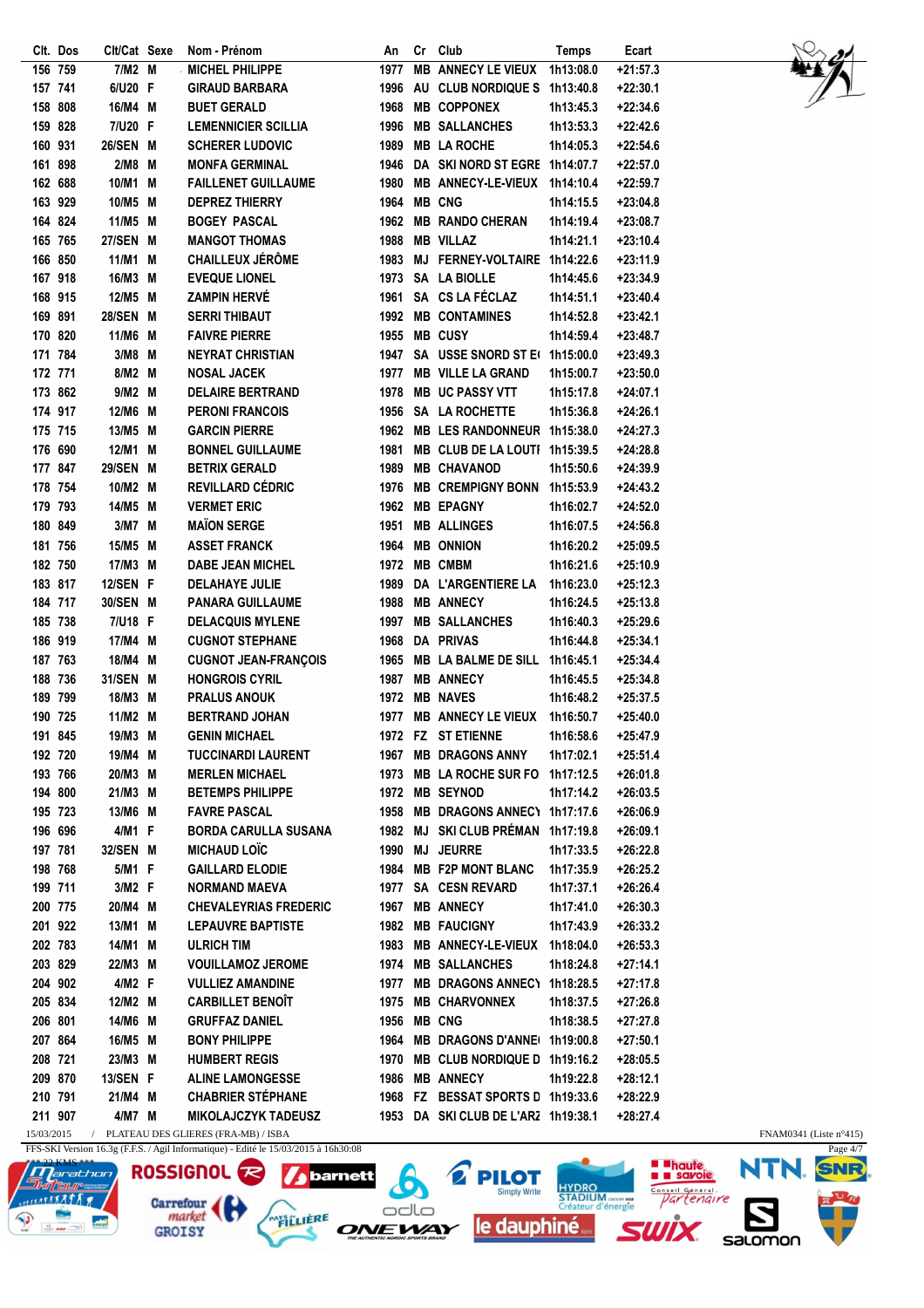|         | Clt. Dos | Clt/Cat Sexe | Nom - Prénom                                                            | An          | Cr        | Club                                 | Temps     | Ecart      |
|---------|----------|--------------|-------------------------------------------------------------------------|-------------|-----------|--------------------------------------|-----------|------------|
| 212 748 |          | 17/M5 M      | <b>CHARTON JEAN NOEL</b>                                                | 1961        | <b>MJ</b> | <b>SC ABBAYE</b>                     | 1h19:47.4 | $+28:36.7$ |
| 213 871 |          | 13/M2 M      | <b>DREAN JEAN-MARC</b>                                                  | 1976        |           | MB THORENS GLIERES 1h19:58.8         |           | $+28:48.1$ |
| 214 830 |          | 1/M6 F       | <b>PERRIER EDITH</b>                                                    | 1959        |           | <b>SA ALBENS</b>                     | 1h20:23.8 | $+29:13.1$ |
| 215 710 |          | 5/M7 M       | <b>BOURRIEN GERARD</b>                                                  | 1952        |           | <b>MB DRAGONS ANNY</b>               | 1h20:32.7 | $+29:22.0$ |
| 216 693 |          | $1/M3$ F     | <b>MOIROUD SARAH</b>                                                    | 1971        |           | DA VÉNÉRIEU                          | 1h20:36.7 | $+29:26.0$ |
| 217 779 |          | 8/U20 F      | <b>TILLOY CHLOÉ</b>                                                     | 1996        |           | MB CLUB NORDIQUE D 1h20:50.9         |           | $+29:40.2$ |
| 218 839 |          | 2/M6 F       | <b>CHANTELOT MARTINE</b>                                                | 1958        |           | <b>MB CNG</b>                        | 1h21:22.6 | $+30:11.9$ |
| 219 848 |          | 18/M5 M      | <b>FALCOZ ALAIN</b>                                                     | 1960        |           | <b>MB ASO NTN SNR</b>                | 1h21:25.0 | +30:14.3   |
|         | 220 792  | 15/M6 M      | <b>FAURE GUY</b>                                                        | 1955        |           | <b>MJ ST LUPICIN</b>                 | 1h21:26.4 | $+30:15.7$ |
|         | 221 818  | 16/M6 M      | <b>EYMARD DANIEL</b>                                                    | 1958        |           | <b>DA IZERON</b>                     | 1h21:27.3 | $+30:16.6$ |
| 222 729 |          | 17/M6 M      | <b>DELETRAZ JEAN-MICHEL</b>                                             | 1958        |           | <b>MB CHARVONNEX</b>                 | 1h21:51.2 | $+30:40.5$ |
| 223 877 |          | 8/U18 F      | <b>TORNIER MELANIE</b>                                                  | 1997        |           | <b>MB SC BELLEVAUX</b>               | 1h21:54.8 | $+30:44.1$ |
|         | 224 905  | 4/M8 M       | <b>PELLET MANY ANDRE</b>                                                | 1949        |           | <b>MB SKI CLUB VIUZ EN</b>           | 1h21:57.8 | $+30:47.1$ |
| 225 811 |          | 24/M3 M      | <b>PERINET LUDOVIC</b>                                                  | 1972        |           | <b>MB SALLANCHES</b>                 | 1h22:00.0 | $+30:49.3$ |
|         | 226 814  | 5/M8 M       | <b>ODDONE GIUSEPPE</b>                                                  | 1949        |           | NAT SCI CLUB VALLE M 1h22:02.1       |           | $+30:51.4$ |
| 227 930 |          | 19/M5 M      | <b>ANSELME CHRISTIAN</b>                                                | 1962        |           | <b>MB THORENS</b>                    | 1h22:32.0 | $+31:21.3$ |
| 228 827 |          | 25/M3 M      | <b>PETROD PASCAL</b>                                                    | 1970        |           | <b>MB CNG</b>                        | 1h22:34.5 | $+31:23.8$ |
| 229 920 |          | 26/M3 M      | <b>BLANC STEPHANE</b>                                                   | 1973        |           | DA SKI CLUB GRENOB 1h22:36.6         |           | $+31:25.9$ |
| 230 869 |          | 14/M2 M      | <b>HEINRICH BENOIT</b>                                                  | 1978        |           | <b>MB CHOISY</b>                     | 1h22:42.0 | $+31:31.3$ |
|         | 231 895  | 2/M3 F       | <b>COTTEREAU GUILAINE</b>                                               | 1971        |           | MB LA ROCHE SUR FO 1h22:51.3         |           | $+31:40.6$ |
| 232 778 |          | 18/M6 M      | <b>BACHELIER DENIS</b>                                                  | 1957        | MJ        | <b>ROGNA</b>                         | 1h23:12.5 | $+32:01.8$ |
| 233 878 |          | 14/SEN F     | <b>BRUNIER CLOE-SALOME</b>                                              | 1992        |           | <b>MB RANDO CHERAN</b>               | 1h23:25.6 | +32:14.9   |
| 234 807 |          | 1/M5 F       | <b>CLERC-DUBOIS ISABELLE</b>                                            | 1964        |           | <b>MB ASO NTN SNR</b>                | 1h23:27.9 | $+32:17.2$ |
|         | 235 816  | 15/SEN F     | <b>KRAWCZYK INEZ</b>                                                    | 1990        |           | <b>MB VILLAZ</b>                     | 1h23:33.8 | $+32:23.1$ |
| 236 879 |          | 6/M7 M       | <b>BESSONE JEAN PIERRE</b>                                              | 1954        |           | AP SAINT BONNET                      | 1h23:40.1 | +32:29.4   |
| 237 701 |          | 15/M2 M      | <b>BERGERET JEROME</b>                                                  | 1975        |           | <b>MB AVIERNOZ</b>                   | 1h23:58.9 | $+32:48.2$ |
| 238     | 698      | 3/M3 F       | <b>ALBERTINO ANGELIQUE</b>                                              | 1974        |           | MB LES VILLARDS SUF 1h24:05.5        |           | $+32:54.8$ |
|         | 239 755  | 3/M4 F       | <b>BOGEY FREDERIQUE</b>                                                 | 1968        |           | <b>MB RANDO CHERAN</b>               | 1h24:08.2 | +32:57.5   |
| 240 900 |          | 22/M4 M      | <b>REZVOY XAVIER</b>                                                    | 1968        |           | <b>MV SELESTAT</b>                   | 1h24:39.4 | +33:28.7   |
| 241 890 |          | 16/SEN F     | <b>SENDEN MARINE</b>                                                    | 1989        |           | <b>MB ANNECY</b>                     | 1h24:40.1 | +33:29.4   |
|         | 242 853  | 27/M3 M      | <b>MONNIER NICOLAS</b>                                                  | 1974        |           | <b>MB THONES</b>                     | 1h25:12.7 | $+34:02.0$ |
|         | 243 782  | 2/M5 F       | <b>ROUX-DIDIER MARTINE</b>                                              | 1963        |           | MB CHABLAIS NORDIC 1h25:44.3         |           | $+34:33.6$ |
| 244 863 |          | 5/M2 F       | <b>REVIL LOETITIA</b>                                                   | 1979        |           | <b>MB AYZE</b>                       | 1h25:55.4 | +34:44.7   |
| 245 835 |          | 33/SEN M     | <b>BALME CYRIL</b>                                                      | 1990        |           | MB LES VILLARDS THC 1h25:57.6        |           | +34:46.9   |
|         | 246 745  | 6/M2 F       | <b>CONCAS AUDREY</b>                                                    | 1979        |           | LY VILLEURBANNE                      | 1h26:09.5 | +34:58.8   |
| 247 927 |          | 20/M5 M      | <b>RUSCETTA PASCAL</b>                                                  | 1960        |           | <b>MB SALLANCHES</b>                 | 1h26:24.5 | $+35:13.8$ |
|         | 248 812  | 19/M6 M      | <b>MACAULEY DOMHNALL</b>                                                |             |           | 1957 ETR BELFAST                     | 1h26:29.4 | +35:18.7   |
|         | 249 809  | 28/M3 M      | <b>ROCHER AXEL</b>                                                      |             |           | 1970 MB DRAGONS ANNEC\ 1h26:38.8     |           | +35:28.1   |
|         | 250 705  | 7/M2 F       | <b>TATANGELO ADELINE</b>                                                |             |           | 1979 MB HABÈRE-LULLIN                | 1h27:17.4 | $+36:06.7$ |
|         | 251 774  | 21/M5 M      | <b>LEFEBVRE PATRICK</b>                                                 |             |           | 1961 MB LES ALLIGATORS I 1h27:47.5   |           | $+36:36.8$ |
|         | 252 925  | 34/SEN M     | <b>BESSONE REMY</b>                                                     |             |           | 1985 DA SNB CHAMROUSSE 1h27:48.2     |           | $+36:37.5$ |
|         | 253 691  | 17/SEN F     | <b>DA FONSECA LISE</b>                                                  | 1990 AP GAP |           |                                      | 1h28:07.3 | $+36:56.6$ |
|         | 254 832  | 15/M1 M      | <b>NAULIN MATHIEU</b>                                                   | 1980 IF     |           | <b>GIEN</b>                          | 1h29:08.0 | $+37:57.3$ |
|         | 255 842  | 20/M6 M      | <b>URBAIN YVES</b>                                                      |             |           | 1959 DA SKI NORDIQUE CH/ 1h29:13.3   |           | +38:02.6   |
|         | 256 742  | 23/M4 M      | <b>CHEVALIER REGIS</b>                                                  |             |           | 1967 MB CLUB NORDIQUE G 1h29:38.1    |           | $+38:27.4$ |
|         | 257 735  | 16/M1 M      | <b>BANDELIER THOMAS</b>                                                 |             |           | 1980 SA SAINT ALBAN LEY! 1h29:43.7   |           | +38:33.0   |
|         | 258 687  | 3/M5 F       | <b>ZELLER ANNE-SOPHIE</b>                                               | 1963 MB CNG |           |                                      | 1h29:44.1 | +38:33.4   |
|         |          |              |                                                                         |             |           |                                      |           |            |
|         | 259 885  | 21/M6 M      | <b>MULLER JEAN PIERRE</b>                                               |             |           | 1958 MB DRAGONS ANNEC\ 1h30:04.3     |           | $+38:53.6$ |
|         | 260 709  | 8/M2 F       | LE DIOURON KARINE                                                       |             |           | 1976 MB BASSENS<br>1977 MB BELLEVAUX | 1h30:12.9 | $+39:02.2$ |
|         | 261 796  | 9/M2 F       | <b>BRETON EMMANUELLE</b><br>PIC MARIE-GABRIELLE                         |             |           |                                      | 1h30:18.9 | $+39:08.2$ |
|         | 262 815  | 9/U20 F      |                                                                         |             |           | 1996 DA BIVIERS                      | 1h30:41.1 | $+39:30.4$ |
| 263 790 |          | 22/M5 M      | <b>PIC MARC-HENRI</b>                                                   |             |           | 1960 DA SKI NORDIQUE CH/ 1h30:42.1   |           | $+39:31.4$ |
| 264 760 |          | 10/M2 F      | <b>BECHET GERALDINE</b>                                                 |             |           | 1975 SA LA BIOLLE                    | 1h30:49.6 | $+39:38.9$ |
|         | 265 903  | 11/M2 F      | <b>JUAREZ CHRISTINE</b>                                                 |             |           | 1975 MB AMANCY                       | 1h31:07.4 | +39:56.7   |
| 266 731 |          | 35/SEN M     | ROUTIN GILLES                                                           |             |           | 1986 SA LA MOTTE SERVOL 1h31:12.1    |           | $+40:01.4$ |
|         | 267 899  | 18/SEN F     | <b>DARME CLAIRE</b><br>15/03/2015 / PLATEAU DES GLIERES (FRA-MB) / ISBA |             |           | 1988 SA DRUMETTAZ CLAR 1h31:13.1     |           | +40:02.4   |
|         |          |              |                                                                         |             |           |                                      |           |            |



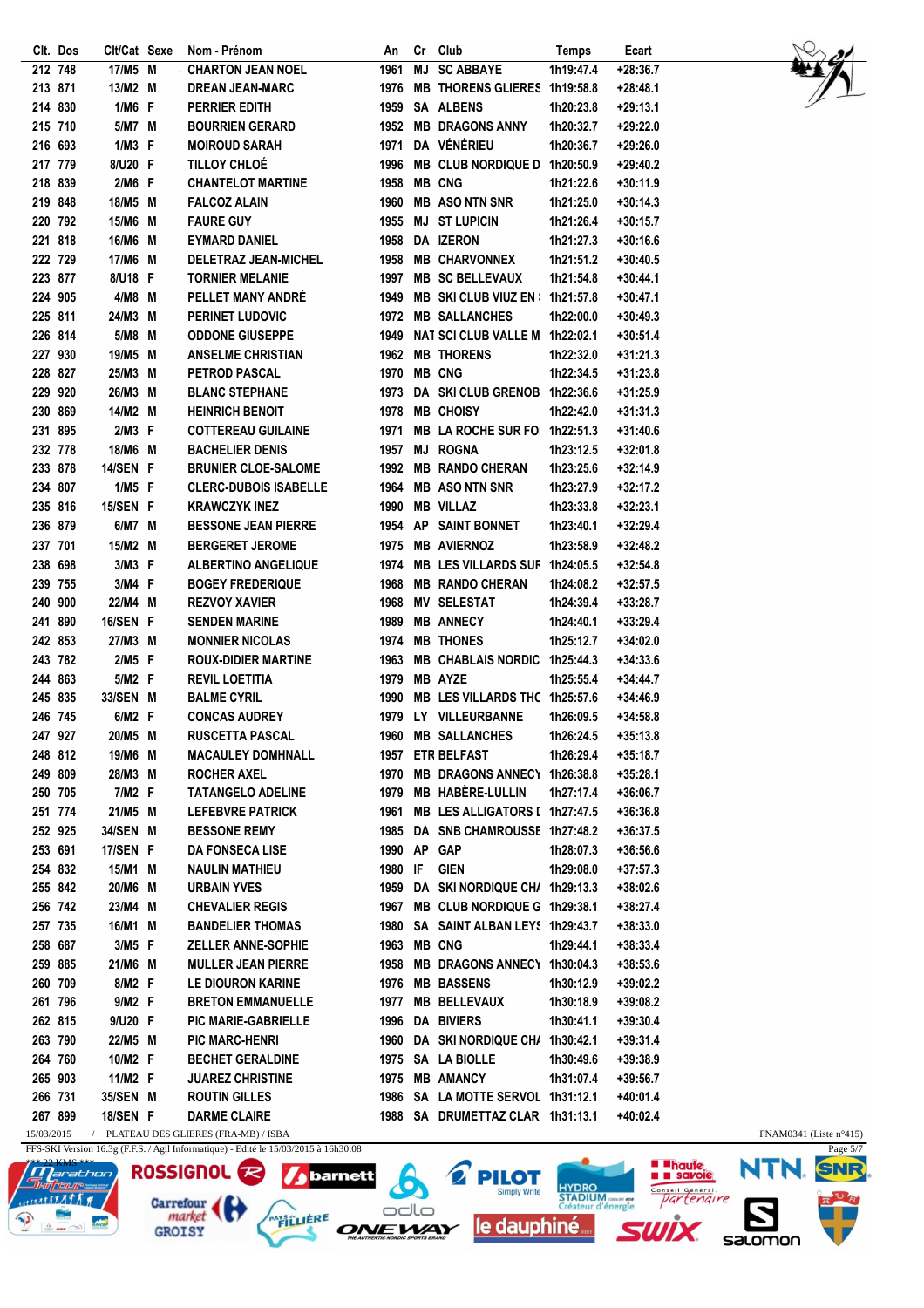|         | Clt. Dos           | Clt/Cat Sexe        |   | Nom - Prénom                     | An      | Cr             | Club                               | <b>Temps</b> | Ecart      |
|---------|--------------------|---------------------|---|----------------------------------|---------|----------------|------------------------------------|--------------|------------|
|         | 268 928            | 19/SEN F            |   | <b>NAULIN SOPHIE</b>             | 1985    | $\overline{F}$ | <b>GIEN</b>                        | 1h31:16.4    | $+40:05.7$ |
|         | 269 757            | 6/M1 F              |   | <b>BERNARD-GRANGER MARIE</b>     | 1981    |                | <b>DA SKI NORDIQUE CH/</b>         | 1h31:48.6    | +40:37.9   |
|         | 270 813            | 7/M1 F              |   | <b>GEVRIN VINCENT GAËLLE</b>     | 1980    |                | <b>MB THONES</b>                   | 1h31:51.3    | $+40:40.6$ |
|         | 271 861            | 22/M6 M             |   | <b>PERISSIER CHRISTIAN</b>       | 1958    |                | <b>MB HERY SUR ALBY</b>            | 1h32:05.0    | $+40:54.3$ |
| 272 911 |                    | 23/M5 M             |   | <b>GUILLOCHEAU THIERRY</b>       | 1961    |                | SA BARBERAZ                        | 1h32:24.7    | +41:14.0   |
|         | 273 700            | 24/M5               | M | <b>JOMIER YANN</b>               | 1963    |                | <b>MB LES DRAGONS D'A</b>          | 1h32:34.2    | $+41:23.5$ |
|         | 274 897            | 7/M7 M              |   | <b>IMBERT JACKY</b>              |         |                | 1954 DA HEYRIEUX                   | 1h32:43.5    | +41:32.8   |
|         | 275 846            | 8/M7                | M | <b>TABARY FRANCOIS</b>           | 1953    |                | MB DRAGONS ANNEC\ 1h32:46.4        |              | +41:35.7   |
|         | 276 740            | 4/M5 F              |   | <b>NIER FRANCOISE</b>            | 1963    |                | <b>MB CNG</b>                      | 1h33:49.0    | $+42:38.3$ |
|         | 277 886            | 16/M2 M             |   | <b>FERRARIS HERVÉ</b>            | 1977    |                | <b>MB GGB</b>                      | 1h34:03.2    | +42:52.5   |
| 278 858 |                    | 17/M2 M             |   | <b>MARIONNEAU OLIVIER</b>        | 1975    |                | <b>MB CHARVONNEX</b>               | 1h34:05.1    | $+42:54.4$ |
|         | 279 867            | 12/M2 F             |   | <b>MAILLET MARIE LAURE</b>       | 1977    |                | <b>SA BETTON BETTONN</b>           | 1h34:17.0    | $+43:06.3$ |
|         | 280 716            | 4/M3 F              |   | <b>CASSET ISABELLE</b>           | 1974    |                | <b>SA COGNIN</b>                   | 1h34:17.4    | +43:06.7   |
|         | 281 831            | 9/M7 M              |   | <b>MOUTON ANDRE</b>              | 1951    |                | <b>MB CNG</b>                      | 1h34:20.6    | +43:09.9   |
|         | 282 896            | 5/M5 F              |   | <b>BERTON MARYLENE</b>           | 1960    |                | <b>DA US ST EGREVE</b>             | 1h34:51.2    | $+43:40.5$ |
|         | 283 749            | 5/M3 F              |   | <b>AUTEXIER KARINE</b>           | 1970    |                | SA ST OFFENGE DESS                 | 1h34:51.8    | $+43:41.1$ |
|         | 284 923            | 24/M4               | M | <b>CALME JÉRÔME</b>              | 1965    |                | <b>MB THORENS-GLIÈRES</b>          | 1h35:05.9    | $+43:55.2$ |
|         | 285 880            | 10/M7 M             |   | <b>MOURIER JACQUES</b>           | 1950    |                | <b>MB DRAGONS ANNY</b>             | 1h35:17.4    | $+44:06.7$ |
|         | 286 888            | 11/M7 M             |   | <b>MANSUY GÉRARD</b>             | 1951    |                | DA 05242                           | 1h35:43.4    | $+44:32.7$ |
|         | 287 706            | 4/M4 F              |   | <b>MIOLLANY MURIEL</b>           | 1969    |                | <b>MB SILLINGY</b>                 | 1h35:57.7    | $+44:47.0$ |
|         | 288 776            | 3/M6 F              |   | <b>FAVRE-VICTOIRE CHRISTIANE</b> | 1959    |                | <b>MB ALLINGES</b>                 | 1h36:17.3    | +45:06.6   |
|         | 289 873            | 5/M4 F              |   | <b>FOURNIER CATHERINE</b>        | 1966    |                | <b>MB TETE NOIRE/SALL/</b>         | 1h36:30.3    | $+45:19.6$ |
|         | 290 855            | 6/M5 F              |   | <b>BONNET CATHERINE</b>          | 1963    |                | <b>MB CLUB NORDIQUE D</b>          | 1h37:15.5    | $+46:04.8$ |
|         | 291 737            | 25/M4               | M | <b>DUPONT REGIS</b>              | 1966    |                | SA MOUXY                           | 1h37:34.1    | $+46:23.4$ |
| 292 859 |                    | 1/M9 F              |   | <b>CHAUMERY MARIE JOSE</b>       | 1942    |                | DA USSE ST EGREVE                  | 1h37:43.3    | +46:32.6   |
|         | 293 777            | 17/M1 M             |   | <b>KORDZINSKI JORIS</b>          |         |                | 1982 AP SAINT-BONNET               | 1h38:07.0    | $+46:56.3$ |
|         | 294 727            | 1/M7 F              |   | <b>MICHET MICHELE</b>            | 1954    |                | <b>MB DRAGONS ANNECT</b>           | 1h38:30.8    | $+47:20.1$ |
|         | 295 868            | 2/M7 F              |   | <b>STORTI CHRISTIANE</b>         | 1953    |                | <b>MB PASSY</b>                    | 1h38:35.3    | $+47:24.6$ |
|         | 296 881            | 7/M5 F              |   | <b>POIRIER EMMANUÉLE</b>         | 1963    |                | <b>MB THONON</b>                   | 1h40:11.2    | +49:00.5   |
|         | 297 732            | 18/M1               | M | <b>FLOUR RAPHAËL</b>             |         |                | 1984 LY VILLEURBANNE               | 1h40:32.0    | +49:21.3   |
|         | 298 772            | <b>36/SEN</b>       | M | <b>GILBERT NICOLAS</b>           | 1992    |                | <b>MB UNIVERSITE SAVOL</b>         | 1h40:49.5    | +49:38.8   |
|         | 299 767            | 6/M4 F              |   | <b>CHAMBELLANT VERONIQUE</b>     | 1966    |                | <b>MB ST JORIOZ</b>                | 1h41:42.5    | $+50:31.8$ |
|         | 300 713            | 23/M6               | M | <b>MAURIN ANDRE</b>              |         |                | 1957 LY ARANDAS                    | 1h41:43.9    | $+50:33.2$ |
|         | 301 844            | 6/M8                | M | <b>BUCLIN MARC</b>               | 1946    |                | <b>MB EVIRES</b>                   | 1h42:08.1    | +50:57.4   |
|         | 302 685            | 4/M6 F              |   | <b>BARBERIO ANNAMARIA</b>        | 1958    |                | <b>ETR SCI CLUB BRUSSO</b>         | 1h43:51.1    | $+52:40.4$ |
|         | 303 893            | 8/M1 F              |   | <b>SMESNY NINA</b>               | 1983    |                | <b>MB ANNECY</b>                   | 1h44:30.1    | $+53:19.4$ |
|         | 304 904            | 8/M5 F              |   | <b>CHOUQUET ANNETTE</b>          |         |                | 1961 MB SALLANCHES                 | 1h45:44.7    | $+54:34.0$ |
|         | 305 921            | 1/M9 M              |   | <b>JACQUIER FRANCOIS</b>         |         |                | 1943 MB MAXILLY                    | 1h50:59.8    | +59:49.1   |
|         | 306 857            | 20/SEN F            |   | LE DIRAISON AUDREY               |         |                | 1986 MB VEYRIER DU LAC             | 1h52:10.0    | +1h00:59.3 |
|         | 307 758            | 7/M8 M              |   | <b>NINET ANDRE</b>               |         |                | 1948 MB ANNECY LE VIEUX 1h52:50.1  |              | +1h01:39.4 |
|         | 308 889            | 21/SEN F            |   | <b>JUNG FLORENCE</b>             |         |                | 1988 MB ANNECY-LE-VIEUX 1h56:06.1  |              | +1h04:55.4 |
|         | 309 874            | 12/M7 M             |   | <b>COSTARELLA GIUSEPPE</b>       |         |                | 1951 ETR SCI CLUB BRUSSO 1h57:51.5 |              | +1h06:40.8 |
|         | 310 866            | 9/M1 F              |   | DRONOVA ALEXANDRA                |         |                | 1980 ETR SKOLKOVO BUSINI 1h59:18.9 |              | +1h08:08.2 |
|         | 311 739            | 22/SEN F            |   | <b>LAVAL MARION</b>              | 1990 IF |                | CHAMPIGNY SUR N 2h03:43.0          |              | +1h12:32.3 |
|         | 312 872            | 23/SEN F            |   | <b>DOBY JULIE</b>                | 1986 IF |                | <b>PELUSSIN</b>                    | 2h03:43.4    | +1h12:32.7 |
|         |                    | <b>ABANDONS (8)</b> |   |                                  |         |                |                                    |              |            |
|         | 662                | /U18 M              |   | <b>MIRETTI PIERRE</b>            |         |                | 1998 MB CHAMONIX                   | Abd          |            |
|         | 676                | /M4 M               |   | <b>BOVAGNET-PASCAL PHILIPPE</b>  |         |                | 1966 MB CLUB NORDIQUE D            | Abd          |            |
|         | 714                | /M4 M               |   | <b>COGÉ PHILIPPE</b>             |         |                | 1966 SA LE REVARD                  | Abd          |            |
|         | 773                | /M5 M               |   | <b>TUR JOSIAN</b>                |         |                | 1964 SA CENTRE SKI NORD            | Abd          |            |
|         | 865                | /M8 M               |   | <b>BOURGAUX CHRISTIAN</b>        |         |                | 1949 NAT GENEVE                    | Abd          |            |
|         | 883                | /SEN M              |   | <b>DURIEZ DIMITRI</b>            |         |                | 1994 SA VAL CENIS                  | Abd          |            |
|         | 892                | /M7 M               |   | <b>CONTE RICHARD</b>             |         |                | 1954 SA LES MENUIRES               | Abd          |            |
|         | 913                | /M4 M               |   | <b>REMBAUD STEPHANE</b>          |         |                | 1966 MB TRAILER DU MOLE            | Abd          |            |
|         | <b>ABSENTS (8)</b> |                     |   |                                  |         |                |                                    |              |            |
|         |                    |                     |   |                                  |         |                |                                    |              |            |



 $\mathcal{D}$